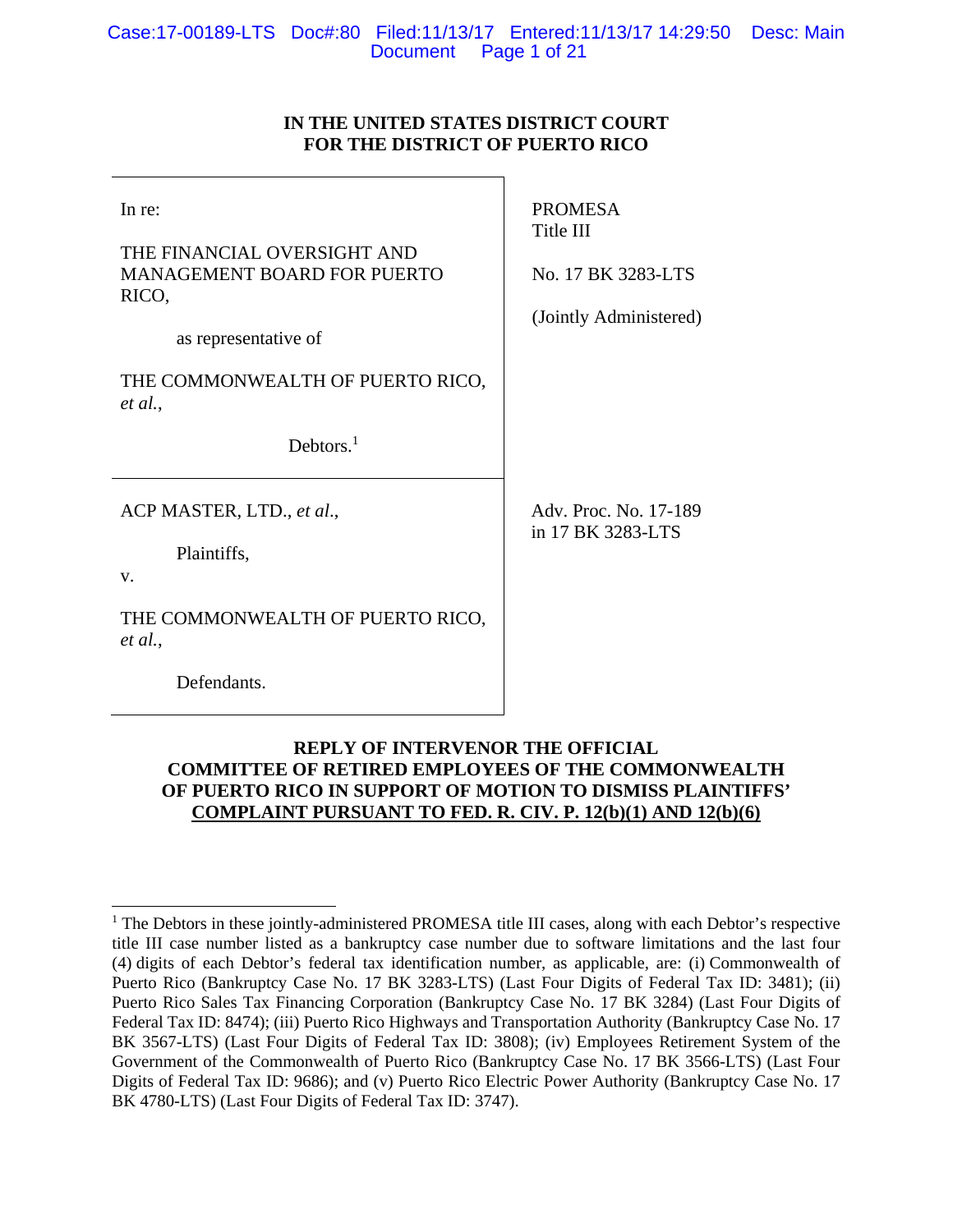# **Table of Contents**

|    |    | BACKGROUND REGARDING THE INTERVENOR RETIREE COMMITTEE  3                                                                                  |  |
|----|----|-------------------------------------------------------------------------------------------------------------------------------------------|--|
|    |    |                                                                                                                                           |  |
| I. |    |                                                                                                                                           |  |
|    | A. | PROMESA Supersedes The Puerto Rico Constitution And Territorial Laws<br>That The GO Bondholders Rely Upon To Claim Super-Priority Status5 |  |
|    | B. | The Adversary Proceeding Seeks Relief Unavailable Under PROMESA 8                                                                         |  |
|    |    |                                                                                                                                           |  |
|    | D. |                                                                                                                                           |  |
| П. |    | Alternatively, The Court Should Stay The Adversary Proceeding.  14                                                                        |  |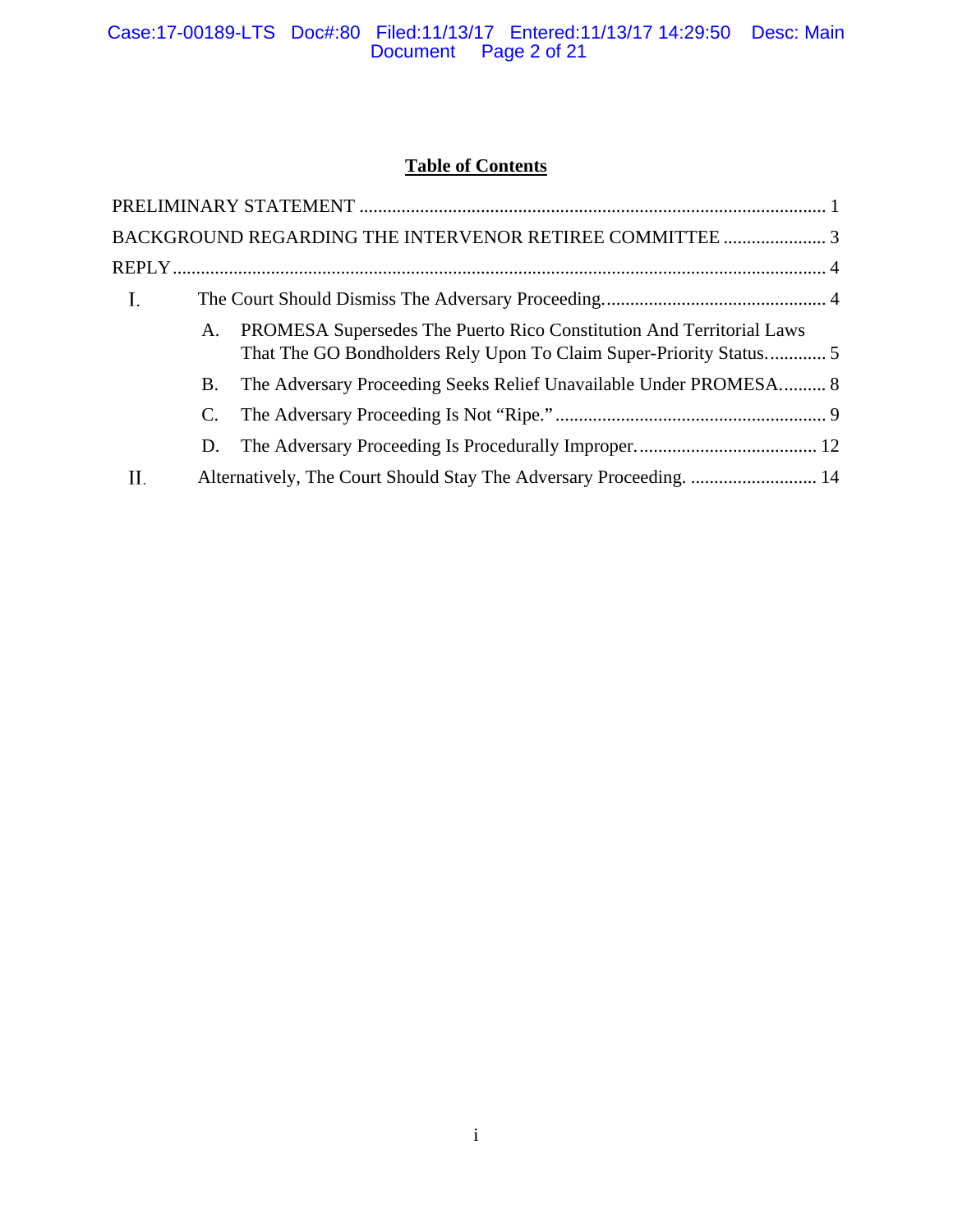# Case:17-00189-LTS Doc#:80 Filed:11/13/17 Entered:11/13/17 14:29:50 Desc: Main Document Page 3 of 21

# **Table of Authorities**

|                                                                                                             | Page(s) |
|-------------------------------------------------------------------------------------------------------------|---------|
| <b>CASES</b>                                                                                                |         |
| Ainsworth Aristocrat Int'l Pty. Ltd. v. Tourism Co. of P.R.,                                                |         |
| Bell Atlantic Corp. v. Twombly,                                                                             |         |
| Dade Cty. Sch. Dist. v. John-Manville Corp. (In re Johns-Manville Corp.),                                   |         |
| Flushing National Bank v. Municipal Assistance Corp. for City of New York,                                  |         |
| In re Adelphia Commc'ns. Corp.,                                                                             |         |
| In re Allen Care Ctrs., Inc.,<br>163 B.R. 180 (Bankr. D. Or.), aff'd, 175 B.R. 397 (D. Or. 1994), aff'd, 96 |         |
| In re Baldwin-United Corp. Litig.,                                                                          |         |
| In re Chambers,                                                                                             |         |
| In re City of Columbia Falls, Mont., Special Improvement Dist. No. 25,                                      |         |
| In re City of Detroit,                                                                                      |         |
| In re City of Detroit,<br>No. 13-53846, ECF No. 2521 (SWR) (Bankr. E.D. Mich. Jan. 16, 2014) 12             |         |
| In re City of San Bernardino,                                                                               |         |
| In re City of Stockton,                                                                                     |         |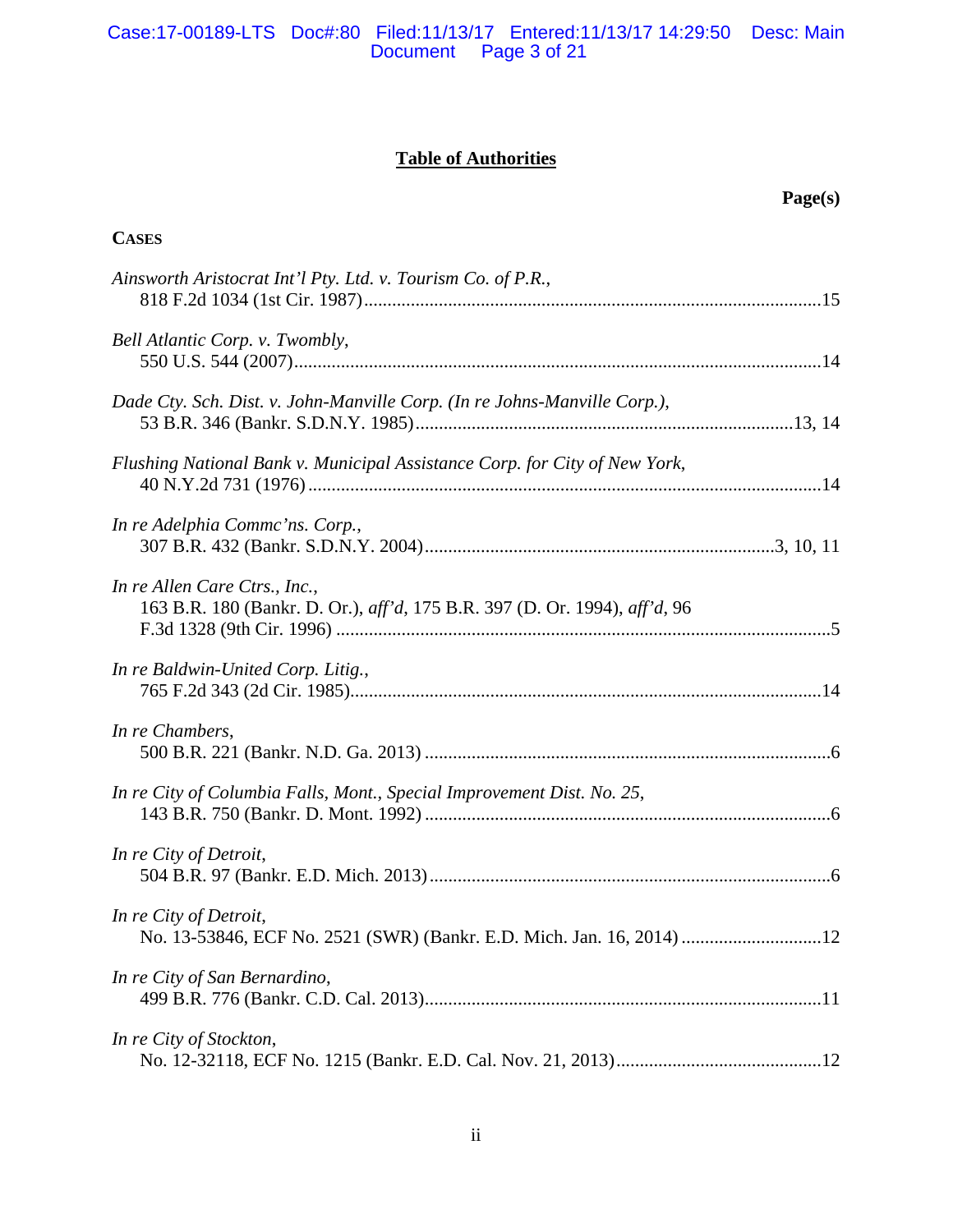# Case:17-00189-LTS Doc#:80 Filed:11/13/17 Entered:11/13/17 14:29:50 Desc: Main Document Page 4 of 21

| In re City of Vallejo,                                                                          |
|-------------------------------------------------------------------------------------------------|
| In re City of Vallejo,<br>No. 08-26813-A-9, 2008 WL 4180008 (Bankr. E.D. Cal. Sept. 5, 2008) 11 |
| In re Cropper Co.,                                                                              |
| In re Energy Future Holdings Corp.,                                                             |
| In re Kitty Hawk, Inc.,                                                                         |
| In re Leslie,                                                                                   |
| In re Lull Corp.,                                                                               |
| In re Nat'l Bickford Foremost, Inc.,                                                            |
| In re Redford Roofing Co.,                                                                      |
| In re Sanitary & Imp. Dist. No. 7 of Lancaster Cty.,                                            |
| In re Sw. Fabricators, Inc.,                                                                    |
| In re Webster,                                                                                  |
| Kan. City S. Ry. Co. v. U.S.,                                                                   |
| Landis v. N. Am. Co.,                                                                           |
| Lex Claims, LLC v. Fin. Oversight & Mgmt. Bd.,                                                  |
| Marquis v. FDIC,                                                                                |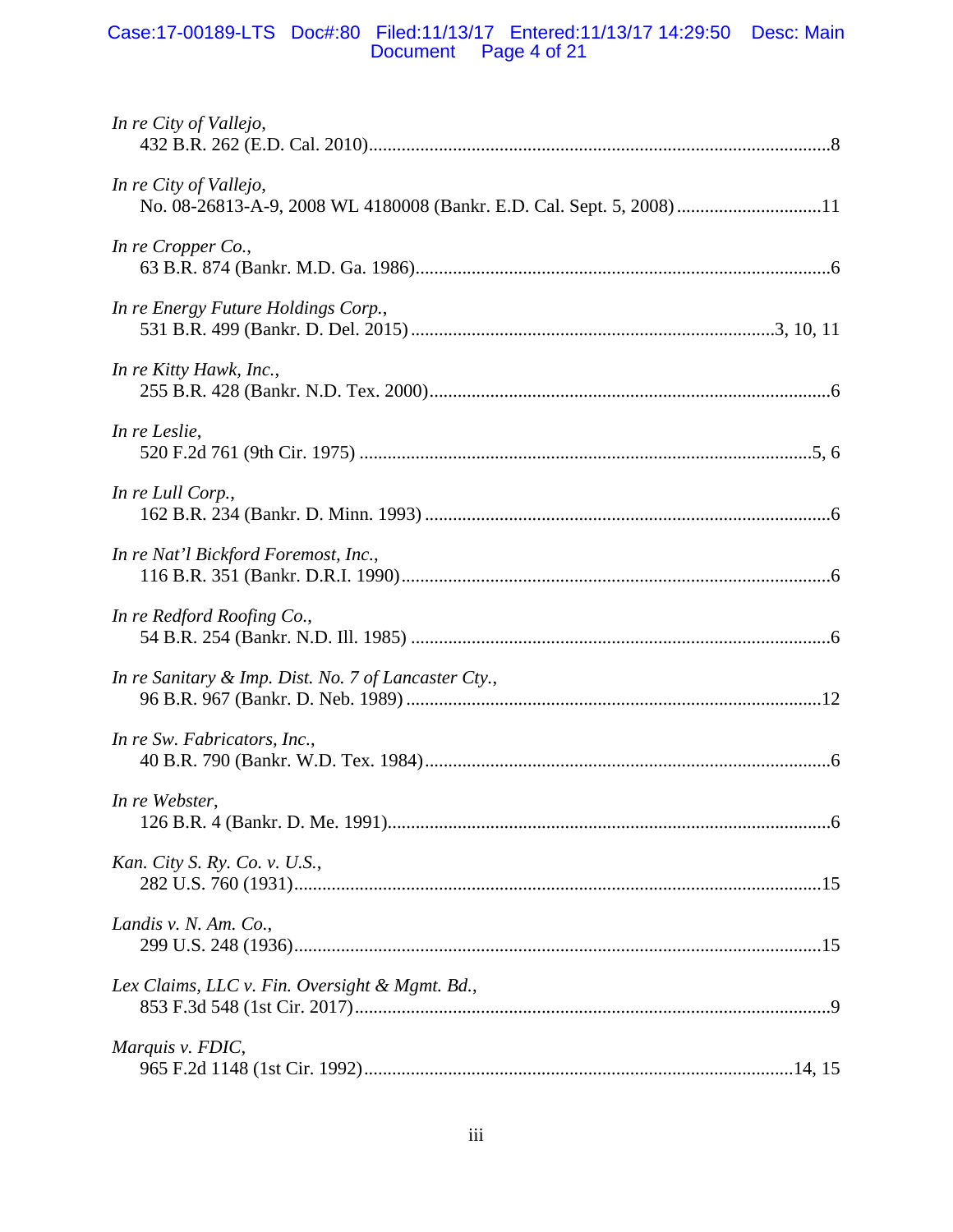# Case:17-00189-LTS Doc#:80 Filed:11/13/17 Entered:11/13/17 14:29:50 Desc: Main<br>Document Page 5 of 21

| Mission Indep. Sch. Dist. v. Texas,          |  |
|----------------------------------------------|--|
| N.L.R.B. v. Bildisco & Bildisco,             |  |
| Reddy v. Foster,                             |  |
| Welt v. Conston Corp. (In re Conston, Inc.), |  |
| <b>STATUTES</b>                              |  |
|                                              |  |
|                                              |  |
|                                              |  |
|                                              |  |
|                                              |  |
|                                              |  |
|                                              |  |
|                                              |  |
|                                              |  |
|                                              |  |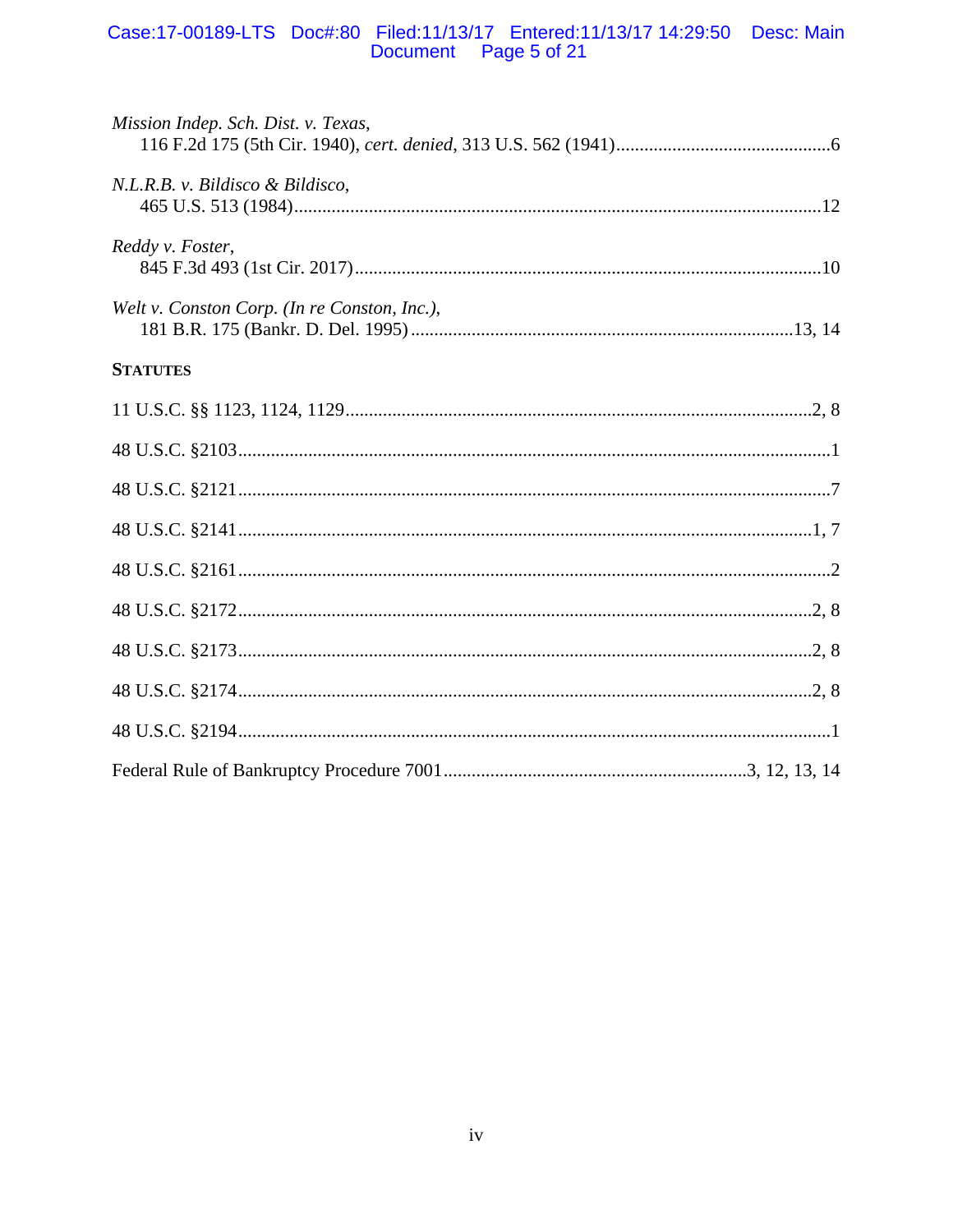#### Case:17-00189-LTS Doc#:80 Filed:11/13/17 Entered:11/13/17 14:29:50 Desc: Main Page 6 of 21

The Official Committee of Retired Employees of the Commonwealth of Puerto Rico (the "**Retiree Committee**"), respectfully submits its Reply in support of the Financial Oversight and Management Board for Puerto Rico's (the "**FOMB**") *Motion To Dismiss Plaintiffs' Complaint Pursuant To Fed. R. Civ. P. 12(b)(1) And 12(b)6)* [Adv. Dkt. No. 35] (the "**Motion to Dismiss**").

# **PRELIMINARY STATEMENT**

1. This Court should dismiss the Complaint filed by Plaintiffs, certain holders of general obligation bonds (the "**GO Bondholders**"), for the reasons set forth in the FOMB's Motion and Reply, and the Retiree Committee joins in those arguments. [Adv. Dkt. Nos. 36, 78.] The Retiree Committee submits its own Reply, however, to emphasize four foundational points.

2. *First*, the GO Bondholders fail to state a claim because PROMESA supersedes their alleged super-priority claim under the Puerto Rico Constitution. Congress enacted PROMESA under the Territory Clause of the United States Constitution, art. IV, sec. 3, cl. 2. To carry out the "fresh start" policy that is central to bankruptcy law, Congress left no doubt about PROMESA's effect on *any* Puerto Rico law that might interfere with that policy: "The provisions of this Act shall prevail over any general or specific provisions of territory law, State law, or regulation that is inconsistent with this Act." 48 U.S.C. §2103. PROMESA mandates a Fiscal Plan that, among other things, provides for the adequate funding of public pensions. *Id.* at. §2141(b)(1)(C). When it enacted PROMESA, Congress fully understood Puerto Rico's fiscal emergency and that it could not pay its debts in full while maintaining essential services, including the payment of retiree pensions. *Id.* at  $\S2194(m)(2)$ . Thus, by incorporating section 507(a)(2) of the Bankruptcy Code as the only priority provision governing claims in a plan of adjustment, Congress necessarily intended to displace the priorities established under Puerto Rican law so as to allow the other objectives recognized in section 201, to be realized. If it had not done so, the relief PROMESA is supposed to deliver to Puerto Rico and its citizens would be illusory at best. Accordingly, the GO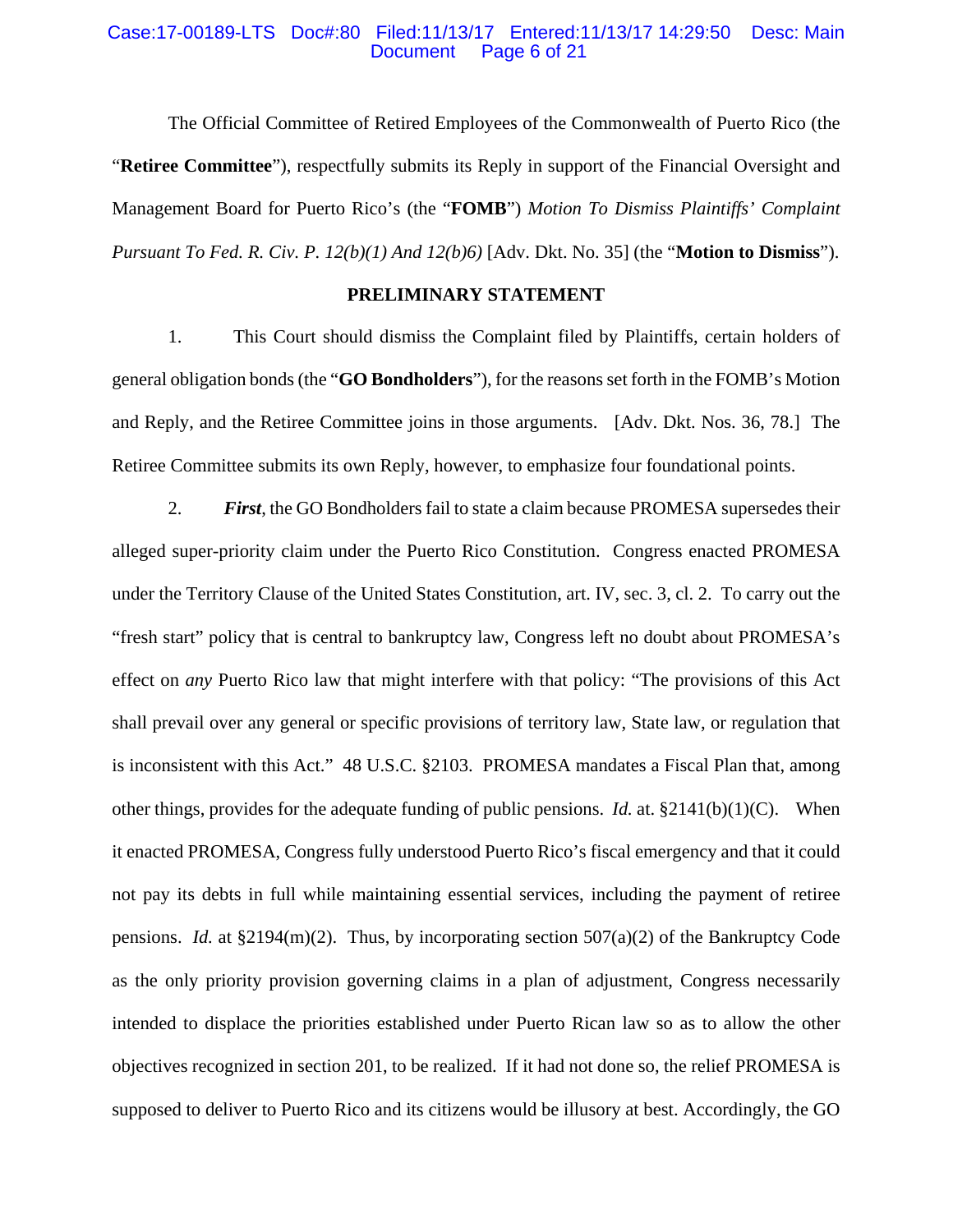#### Case:17-00189-LTS Doc#:80 Filed:11/13/17 Entered:11/13/17 14:29:50 Desc: Main Document Page 7 of 21

Bondholders' position that the Commonwealth must turn *all* of its money over to the holders of GO bonds without regard to the promises the Commonwealth made to its retirees finds no support in PROMESA and should be rejected.

3. *Second***,** the GO Bondholders seek relief that is unavailable under PROMESA. These Title III cases present complex factual and legal issues, over a hundred billion dollars in debt and other obligations, and multiple parties, including numerous government instrumentalities and an array of competing creditor constituencies. PROMESA provides for the resolution of these competing interests through a plan of adjustment process. It directs that the treatment of claims, including the determination of their priority vis-à-vis other creditors, should be determined through the plan confirmation process. *See* 48 U.S.C. §§2161(a), 2172, 2173, 2174; 11 U.S.C. §§ 1123, 1124, 1129. The GO Bondholders seek to circumvent that process by asking this Court to determine—in a purportedly two-party dispute between only certain GO Bondholders and the Commonwealth—that the GO Bondholders are entitled to super-priority treatment for their prepetition unsecured claims to the detriment of the Commonwealth's retirees and other creditors. But an adversary proceeding, which by its very nature is intended for two-party disputes, not for issues involving all creditors, is not the appropriate forum to resolve priority of claim issues.

4. *Third*, the Adversary Proceeding is not ripe for determination. The Complaint attacks a Fiscal Plan that all parties understand is being reformulated as a result of the economic effects of Hurricane Maria. Moreover, it is the Commonwealth's plan of adjustment, not the Fiscal Plan, that will resolve and determine the GO Bondholders' claims. Under analogous circumstances, courts have held that a creditor's attempt to seek declaratory relief on issues central to a plan outside of the plan process is premature and not ripe and have granted motions to dismiss.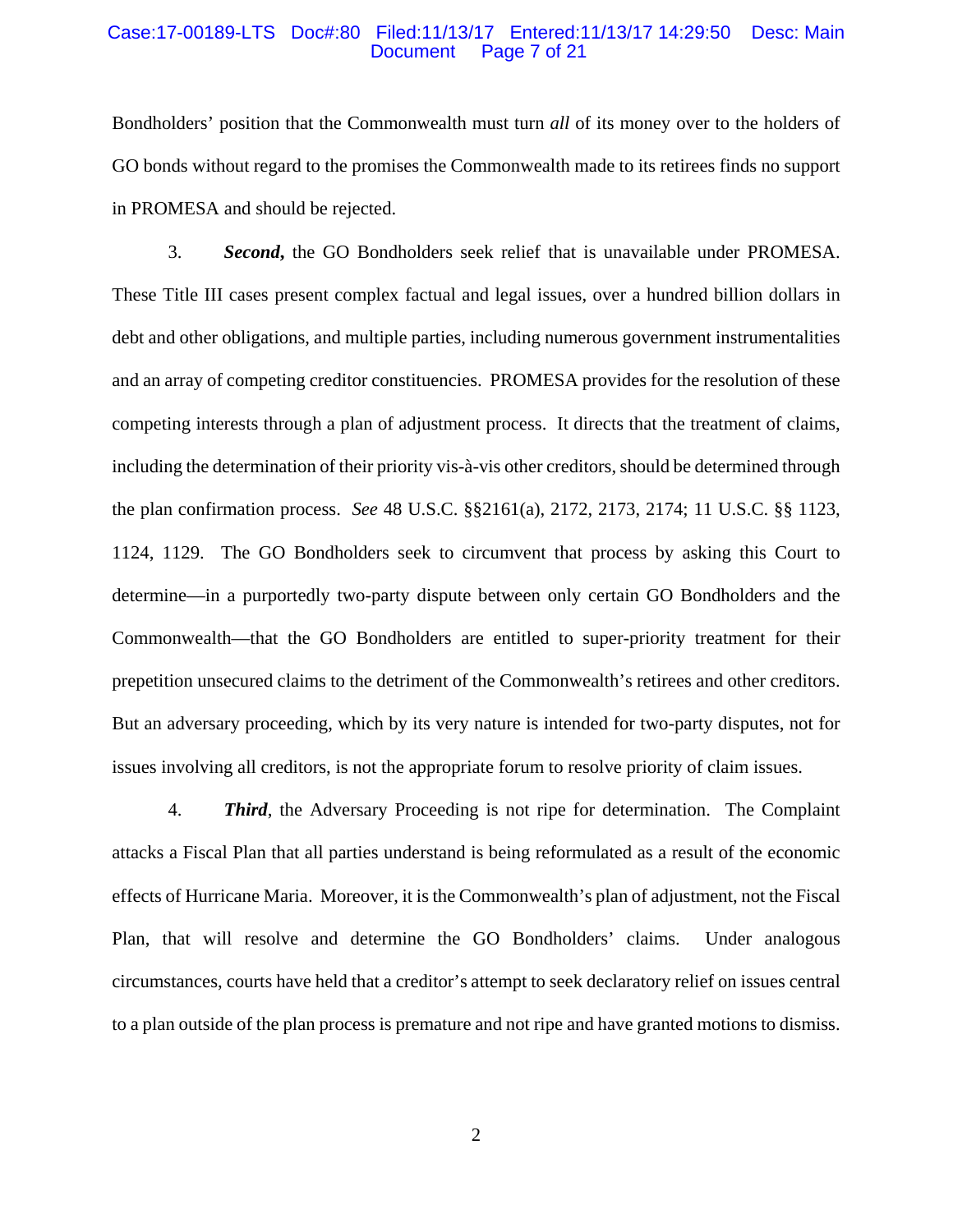#### Case:17-00189-LTS Doc#:80 Filed:11/13/17 Entered:11/13/17 14:29:50 Desc: Main Page 8 of 21

*See, e.g.*, *In re Energy Future Holdings Corp.*, 531 B.R. 499 (Bankr. D. Del. 2015); *In re Adelphia Commc'ns. Corp.*, 307 B.R. 432 (Bankr. S.D.N.Y. 2004).

5. *Fourth*, this Court should dismiss the Complaint because Federal Rule of Bankruptcy Procedure 7001 limits the relief a party can obtain in an adversary proceeding to ten exclusive categories. Here, despite their best efforts to position their claims as "secured," the GO Bondholders hold, at most, general unsecured claims. Rule 7001 does not permit an unsecured creditor to litigate its claim in an Adversary Proceeding.

6. To the extent this Court does not grant the FOMB's Motion to Dismiss, the Retiree Committee requests that this Court use its equitable powers to stay litigation in the Adversary Proceeding pending the Court's consideration of the Commonwealth's plan of adjustment.

# **BACKGROUND REGARDING THE INTERVENOR RETIREE COMMITTEE**

7. On June 15, 2017, the United States Trustee, pursuant to section 1102(a)(1) of the Bankruptcy Code, appointed the Retiree Committee. [17-BK-3283 Dkt. No. 340.] The Retiree Committee represents approximately 160,000 retired employees of the Commonwealth and various governmental bodies and their surviving beneficiaries, including retired teachers, police officers, firefighters, judges, clerks, engineers, and other government workers of all categories.

8. The Retiree Committee's constituents' pensions are underfunded by at least \$49 billion and they are the largest group of creditors in these Title III cases. In addition to holding the largest claim, the Retiree Committee's constituents differ substantially from the Commonwealth's commercial creditors in that they have a very personal, long-term interest in the financial health and recovery of the Commonwealth, and for many, their very livelihoods depend on preserving their pensions. And unlike other creditor groups which until now have not even been asked to reduce their contractual entitlements, the Commonwealth's retirees have experienced significant reductions of their contractual benefits over the past several years. *See,*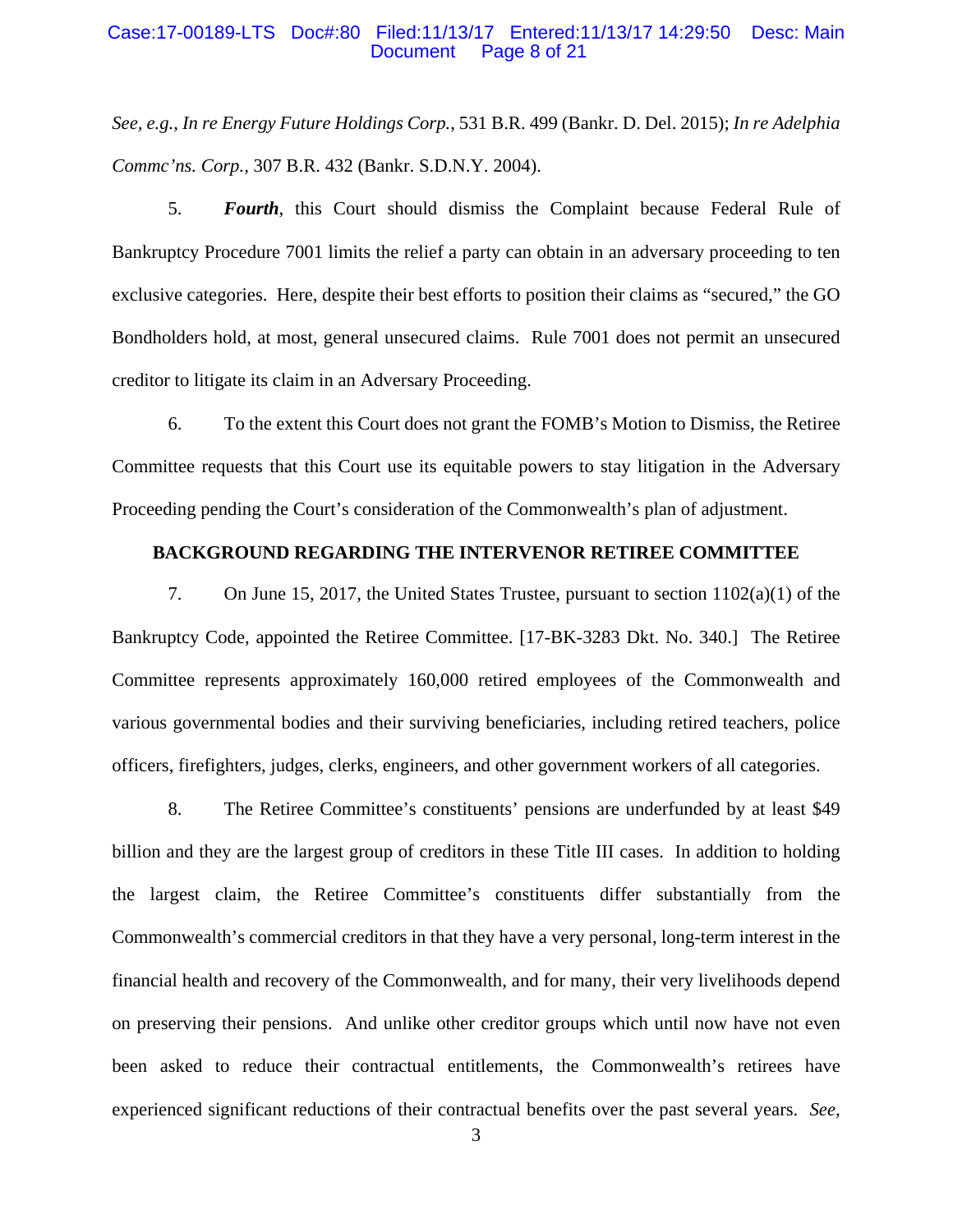#### Case:17-00189-LTS Doc#:80 Filed:11/13/17 Entered:11/13/17 14:29:50 Desc: Main Page 9 of 21

*e.g.* 2013 P.R. Laws Act No. 3; 1999 P.R. Laws Act No. 305; 1990 P.R. Laws Act No. 1; 2013 P.R. Laws Act. No. 160; 2013 P.R. Laws Act. No 162.

9. Because the GO Bondholders' Complaint directly attacks the Commonwealth's retirees, the Retiree Committee moved to intervene in this Adversary Proceeding on August 4, 2017. [Adv. Pro. Dkt. 23.] As the Retiree Committee set forth in its motion to intervene, although they do not name the Retiree Committee or any retiree as a defendant, the GO Bondholders seek relief with the express aim of establishing a priority scheme that will shift billions of dollars from retirees to themselves. The GO Bondholders do not disguise this goal, repeatedly attacking the Commonwealth's proposed treatment of pensions in their Complaint. (*See, e.g.*, Compl. ¶¶ 99, 101, 126, 147-154.) On November 8, 2017, this Court entered an order permitting the Retiree Committee to intervene in this Adversary Proceeding to file this Reply. [Adv. Dkt. No. 75.]

#### **REPLY**

#### I. **The Court Should Dismiss The Adversary Proceeding.**

10. Through this Adversary Proceeding, the GO Bondholders seek to substitute twoparty litigation for PROMESA's collective debt adjustment process. The GO Bondholders ignore PROMESA's supremacy over the territorial law on which the GO Bondholders stake their claim, and ask this Court for relief that Congress specifically rejected when it enacted PROMESA. Rather than resolve their claims alongside competing constituencies through a plan of adjustment and the ongoing mediation process, the GO Bondholders filed this Adversary Proceeding to modify the Fiscal Plan, impose their preferred treatment of claims, and grant themselves rights superior to parties not named in the Adversary Proceeding, including the Commonwealth's retirees. (Compl. ¶¶ 179–237.) Because the relief the GO Bondholders seek only should be considered in the context of a confirmation hearing at which *all* creditors will have the right to be heard and their substantive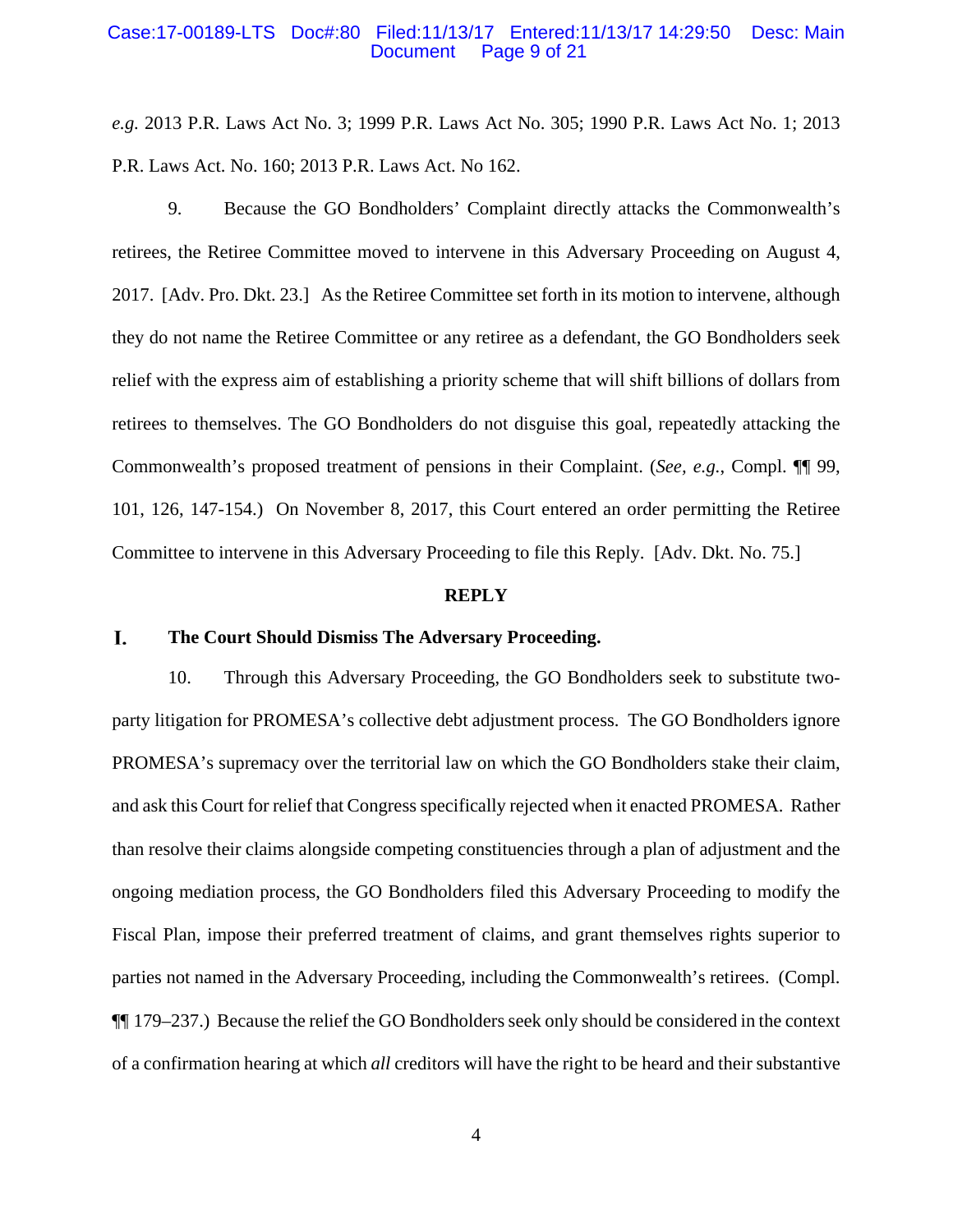### Case:17-00189-LTS Doc#:80 Filed:11/13/17 Entered:11/13/17 14:29:50 Desc: Main Document Page 10 of 21

due process rights respected, this Complaint is in conflict with PROMESA, is not ripe for determination, and is procedurally improper. The Complaint should be dismissed.

# **A. PROMESA Supersedes The Puerto Rico Constitution And Territorial Laws That The GO Bondholders Rely Upon To Claim Super-Priority Status.**

11. PROMESA supersedes anything in the Puerto Rico Constitution or territorial law that is inconsistent with PROMESA, and the GO Bondholders' interpretation of their constitutional super-priority and absolute claim to "Restricted Revenues" certainly is so. The Complaint should be dismissed because the GO Bondholders fail to state a claim upon which relief may be granted.

12. In their Opposition [Adv. Dkt. No. 67], the GO Bondholders now assert that their "constitutional first-priority claim and lien on all available resources is not at issue in this action." (Opposition, 40 (emphasis omitted).) But, as the FOMB explains in its Reply, the lynchpin to the GO Bondholders' claim to the "Restricted Revenues" is their argument that they hold a superpriority claim to payment under the Puerto Rico Constitution. And as COLLIER explains, this argument fails because Congress establishes priorities in bankruptcy, not the states or territories:

To the extent a federal nonbankruptcy statute purports to affect priorities within a bankruptcy case, that statute is preempted by the more specific provisions in the Code. To the extent that a state statute purports to establish the priority of a claim over other claims, that statute is preempted by the Code and of no effect in the bankruptcy case.

4 COLLIER **[** 507.02.<sup>2</sup>

 $\overline{a}$ 

13. Consistent with that rule, numerous courts have held that "[c]onflicting priorities established by state law must yield upon the intervention of bankruptcy to superior federal law." *In re Leslie*, 520 F.2d 761, 762 (9th Cir. 1975); *accord In re Allen Care Ctrs., Inc.*, 163 B.R. 180,

<sup>&</sup>lt;sup>2</sup> COLLIER's general discussion of preemption in the context of section 507(a) applies because PROMESA incorporates §507(a)(2) as its only priority provision. 48 U.S.C. § 2161(a).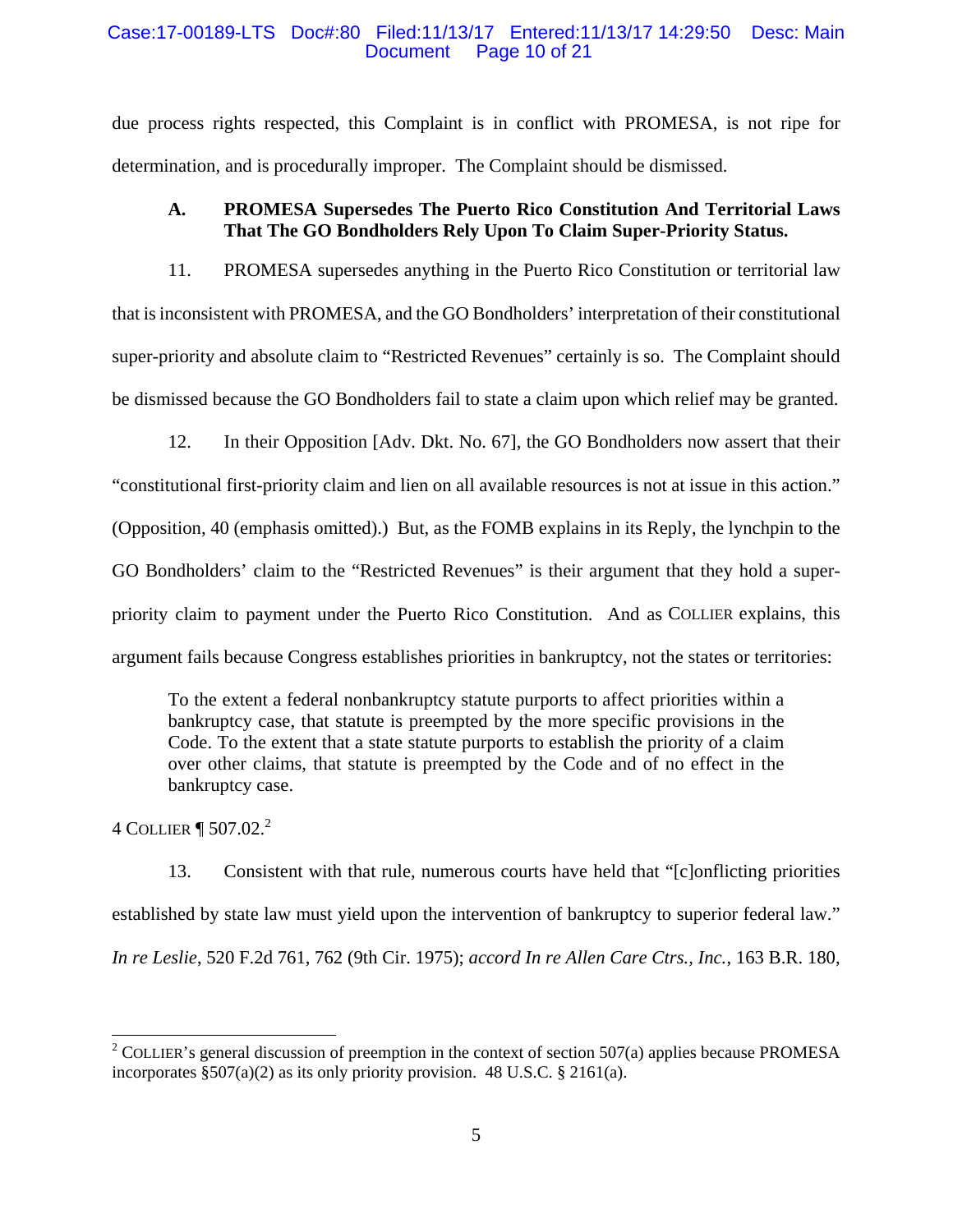#### Case:17-00189-LTS Doc#:80 Filed:11/13/17 Entered:11/13/17 14:29:50 Desc: Main Page 11 of 21

183 (Bankr. D. Or.), *aff'd*, 175 B.R. 397 (D. Or. 1994), *aff'd*, 96 F.3d 1328 (9th Cir. 1996)); *see also In re City of Columbia Falls, Mont., Special Improvement Dist. No. 25*, 143 B.R. 750, 759 (Bankr. D. Mont. 1992) (chapter 9 permits impairment of obligations imposed by state statute). In *Leslie*, a state statute required the proceeds from a sale of a liquor store to be placed in escrow and, after state approval of transfer, distributed to the seller and creditors in accordance with a particular priority scheme. The court held that the Bankruptcy Code's priority scheme governed, commenting that "title to the proceeds in question passed to the trustee under  $\S 70(a)(5)$  of the Bankruptcy Act, 11 U.S.C.  $\S$  110(a)(5), for distribution in accordance with the priorities enumerated in § 64 of the Act, 11 U.S.C. § 104, with any remainder to be divided pro rata among the bankrupt's general creditors." 520 F.2d at 762. 3

14. This rule applies equally in bankruptcy cases involving governmental entities. In the City of Detroit chapter 9 case, for example, the bankruptcy court held "[s]tate law cannot reorder the distributional priorities of the bankruptcy code. If the state consents to a municipal bankruptcy, it consents to the application of chapter 9 of the bankruptcy code." *In re City of Detroit*, 504 B.R. 97, 161 (Bankr. E.D. Mich. 2013); *accord Mission Indep. Sch. Dist. v. Texas*,

 $\overline{a}$ 

<sup>3</sup> *Accord In re Chambers*, 500 B.R. 221, 229 (Bankr. N.D. Ga. 2013); *In re Kitty Hawk, Inc.*, 255 B.R. 428, 439 (Bankr. N.D. Tex. 2000) ("Where a state statute would alter the priority of claims in a bankruptcy case, the state statute is pre-empted by the Code."); *In re Lull Corp.*, 162 B.R. 234, 240 (Bankr. D. Minn. 1993) ("A state statute cannot reset bankruptcy priorities."); *In re Webster*, 126 B.R. 4, 5-6 (Bankr. D. Me. 1991) ("Congress may, and has, determined the extent of the [claim's] wage priority. Having done so, its determination is exclusive, notwithstanding the content of state enactments with which it may collide" citing U.S. CONST. art. I, § 8, cl. 4; art. VI, cl. 2); *In re Nat'l Bickford Foremost, Inc.*, 116 B.R. 351, 352 (Bankr. D.R.I. 1990) ("[U]nder the Supremacy Clause of the U.S. Constitution, Article VI, Clause 2 … this Court is required to recognize and hold that the [state-law statute creating higher priority] is preempted by Sections 507(a)(3) and (a)(4) of the Bankruptcy Code."); *In re Cropper Co.*, 63 B.R. 874, 876 (Bankr. M.D. Ga. 1986) ("The Court recognizes that Georgia law governs the priority of liens in a non-bankruptcy situation. When a bankruptcy has been filed, however, the priority of liens as set forth by Congress in the Bankruptcy Code governs."); *In re Redford Roofing Co.*, 54 B.R. 254, 255 (Bankr. N.D. Ill. 1985) ("Priority of distribution in a bankruptcy case is governed exclusively by sections 507 and 726 of the Bankruptcy Code."); *In re Sw. Fabricators, Inc.*, 40 B.R. 790, 791 (Bankr. W.D. Tex. 1984) ("State law is determinative on the issue of entitlement to property rights while federal bankruptcy law is relevant on the issue of priorities of rights.").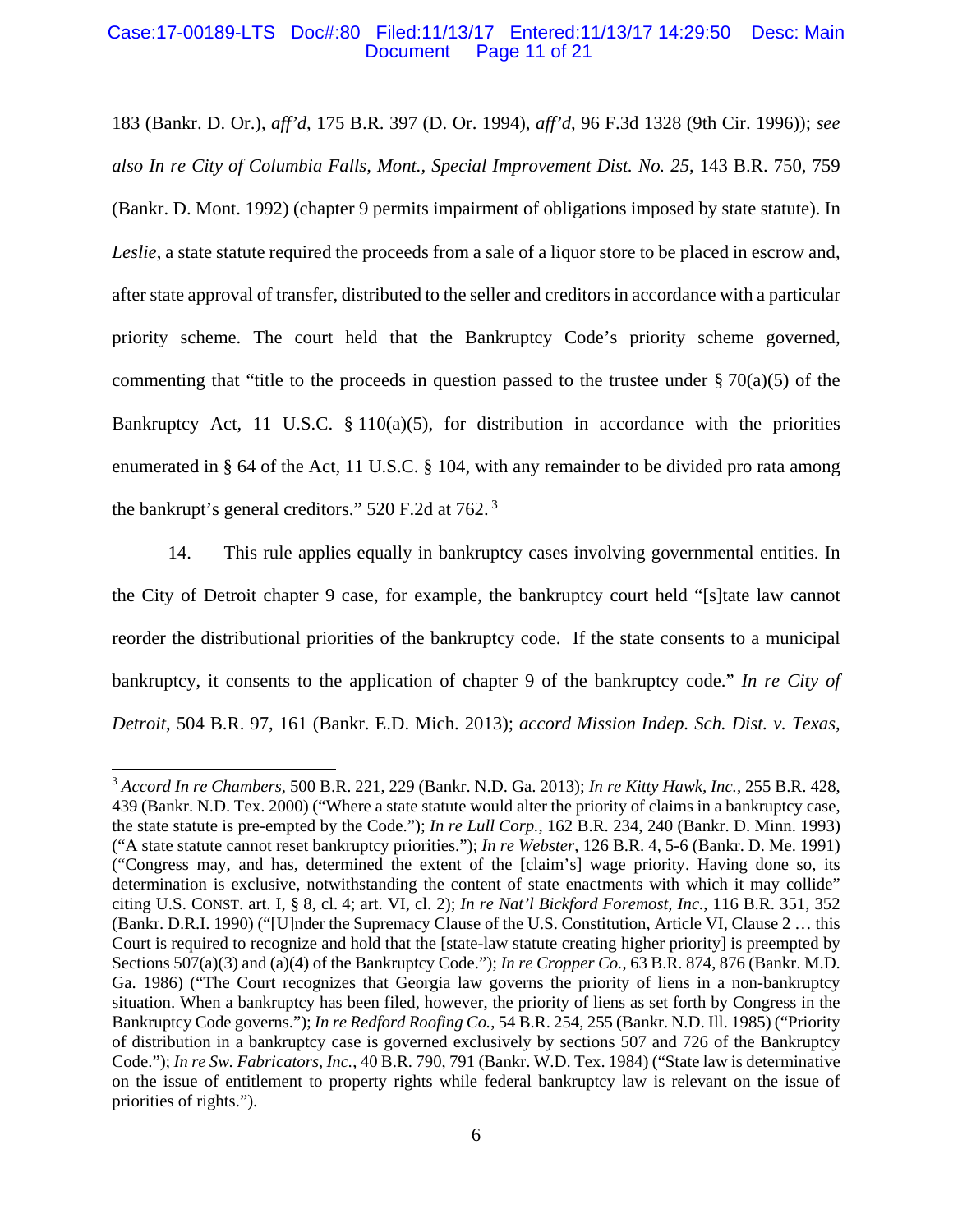#### Case:17-00189-LTS Doc#:80 Filed:11/13/17 Entered:11/13/17 14:29:50 Desc: Main Document Page 12 of 21

116 F.2d 175 (5th Cir. 1940) (rejecting the state's attempt by legislation to exempt itself as a bondholder from the operation of Chapter IX), *cert. denied*, 313 U.S. 562 (1941).

15. These preemption cases apply with equal force under PROMESA; indeed, the case for preemption is even stronger, because the Tenth Amendment does not apply to Puerto Rico. As explained above, Congress expressly superseded territorial law by enacting section 4 of PROMESA which provides that the provisions of PROMESA "shall prevail over any general or specific provisions of territory law, State law, or regulation that is inconsistent with this Act." By incorporating section 507(a)(2) into Title III, Congress established which claim priorities apply and, by implication, which do not. Although Congress also required that a fiscal plan "respect the relative *lawful* priorities or lawful liens," 48 U.S.C. 2141(b)(1)(N) (emphasis added), the key word is "lawful." To the extent it grants a super-priority to the GO Bondholders over all other creditors of the Commonwealth, the Puerto Rico Constitution is superseded by PROMESA and section 507(a)(2) and therefore does not create a "lawful" priority.

16. Similarly, to the extent that the territorial statutes directing that the Restricted Revenues be "clawed back" for the benefit of the GO Bondholders mandate that those funds be paid to the GO Bondholders, those statutes are inconsistent with the broad authority that PROMESA grants to the FOMB to implement fiscal reforms and restructure the Commonwealth's debts. 48 U.S.C. §§ 2121(a); 2141(b). PROMESA grants the FOMB the authority to develop a Fiscal Plan that "provide[s] a method to achieve fiscal responsibility." *Id*. § 2141(b)(1). The FOMB's certified Fiscal Plan provides such a "method" by requiring the Commonwealth to retain all tax revenues and other funds that it previously transferred to the Agencies and directing that the Commonwealth's Funds be used to fund a plan of adjustment. (Fiscal Plan at 5-6.) While the restructuring measures contemplated by the Fiscal Plan remain subject to the District Court's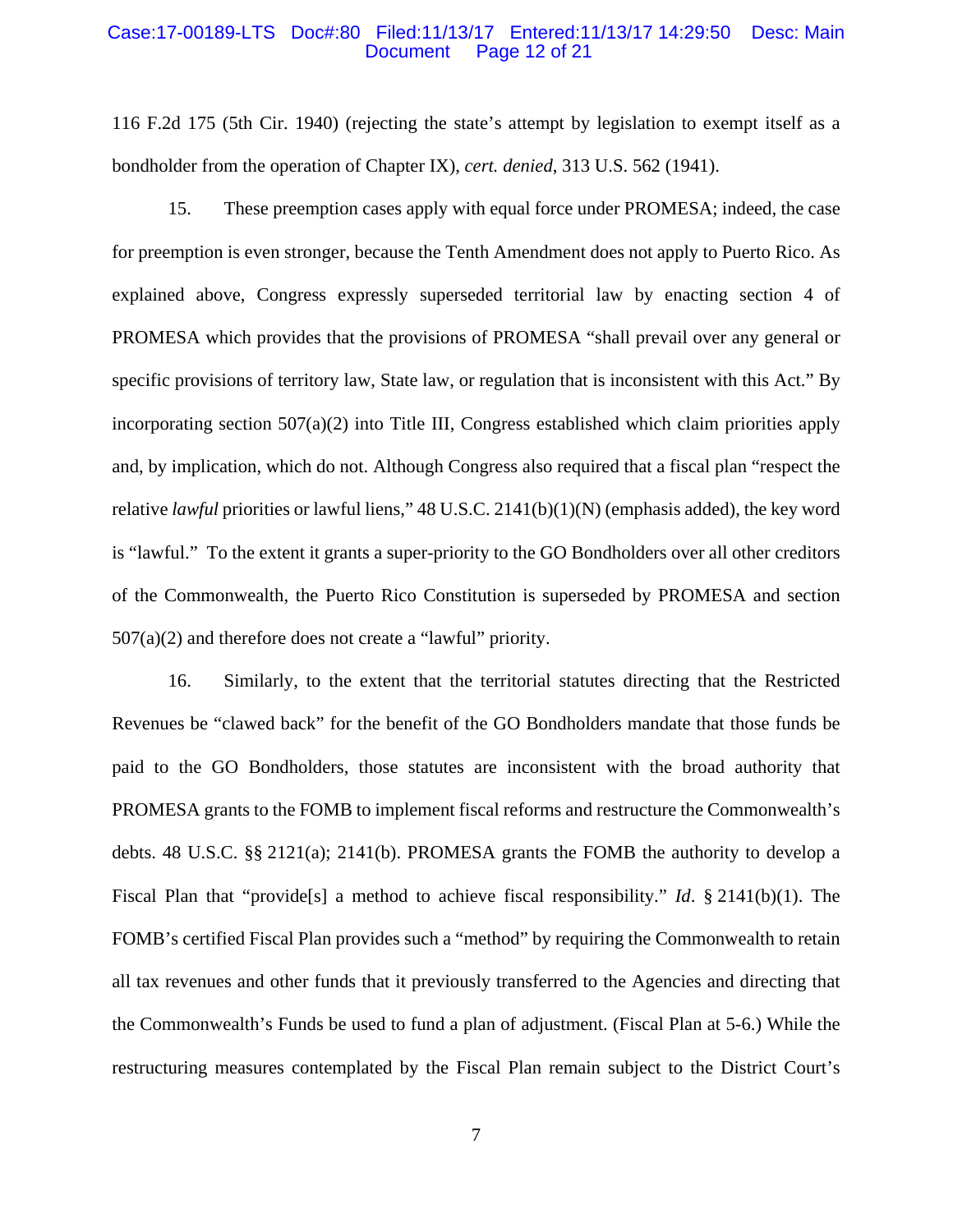#### Case:17-00189-LTS Doc#:80 Filed:11/13/17 Entered:11/13/17 14:29:50 Desc: Main Page 13 of 21

confirmation of a plan of adjustment, the District Court may approve their implementation even though inconsistent with Puerto Rico law. *See In re City of Vallejo*, 432 B.R. 262, 268-70 (E.D. Cal. 2010) (the Bankruptcy Code authorizes municipalities to take actions "notwithstanding state laws to the contrary").

## **B. The Adversary Proceeding Seeks Relief Unavailable Under PROMESA.**

17. The Court should dismiss the Adversary Proceeding because it seeks relief unavailable under PROMESA. The relief the GO Bondholders seek amounts to a modification of the Fiscal Plan with a resulting change in all stakeholders' rights to recovery outside of PROMESA's requirements for a plan of adjustment. (Compl. ¶¶ 179–237.) By establishing a plan of adjustment confirmation procedure and granting the FOMB the ability to classify claims in that plan, PROMESA does not create a right of action that permits one subset of creditors to jump the queue and obtain an advisory decision as to how any plan of adjustment should treat their claims.

18. The GO Bondholders seek to evade PROMESA's requirements for a collective debt-adjustment process by seeking relief in two-party litigation that excludes the vast majority of affected stakeholders—including the Retiree Committee, which represents the largest creditor constituency in these Title III Cases. *See* 48 U.S.C. §§ 2172, 2173, 2174. Specifically, sections 312 and 313 of PROMESA provide that only the FOMB may file a plan of adjustment and make modifications to that plan of adjustment pending confirmation. Section 314 sets forth the requirements for confirmation of any plan of adjustment, and section 301(a) makes certain requirements of sections 1123, 1124, and 1129 of the Bankruptcy Code applicable to plan confirmation. The GO Bondholders will have the opportunity to make their objections to the plan of adjustment at the appropriate time. But neither PROMESA nor the applicable provisions of the Bankruptcy Code permit the GO Bondholders to use the Complaint to attack a cornerstone of the Fiscal Plan itself and, in turn, define the contours of any plan of adjustment.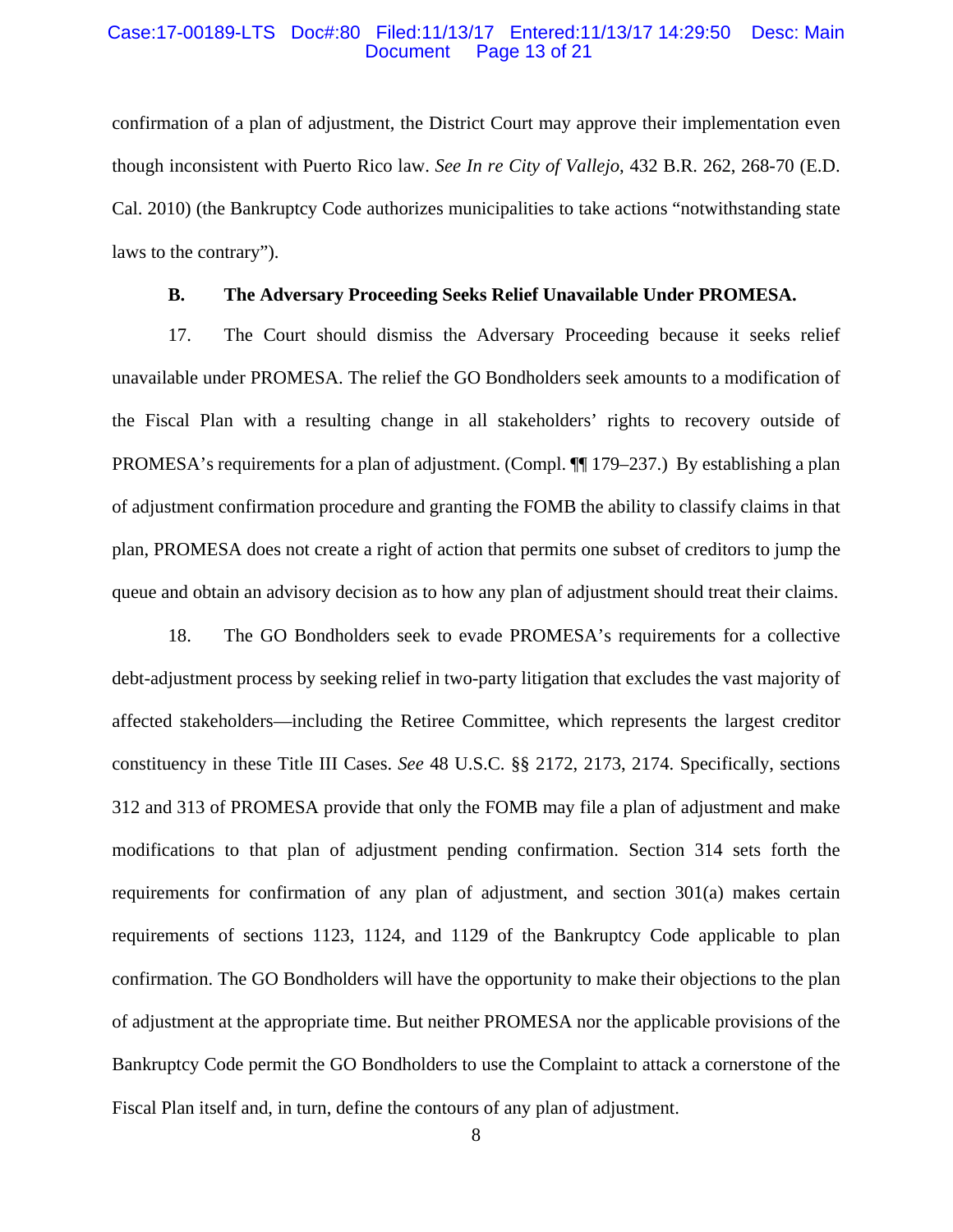#### Case:17-00189-LTS Doc#:80 Filed:11/13/17 Entered:11/13/17 14:29:50 Desc: Main Document Page 14 of 21

19. Earlier this year, the First Circuit considered a lawsuit by a separate coalition of general obligation bondholders seeking declaratory and injunctive relief that is similar to what the GO Bondholders seek in this Adversary Proceeding. *Lex Claims, LLC v. Fin. Oversight & Mgmt. Bd.*, 853 F.3d 548, 552 (1st Cir. 2017). The *Lex Claims* court considered a slightly different legal issue—whether the lawsuit violated the temporary stay imposed upon PROMESA's enactment but like plaintiffs here, the *Lex Claims* plaintiffs sought to commandeer control of the Commonwealth's finances and prioritize repayment of their debt over all other expenditures. As the First Circuit explained:

When Congress enacted PROMESA and its "immediate—but temporary—stay" of litigation, it could hardly have envisaged that, during the stay period, one of these groups of bondholders could seek and potentially obtain injunctive relief that would dispossess the other by driving its bonds into default. And yet, that is what the GO bondholders evidently intend to do.

*Id.* at 550. The court rejected the plaintiffs' attempts to circumvent PROMESA's stay through their allegations that the Commonwealth's allocation of certain proceeds and funds were unlawful: "the plaintiffs' attempt to alter [the Commonwealth's] resource-allocation decision falls comfortably within PROMESA's stay of acts to exercise control over Commonwealth property." *Id.* at 552.

20. The First Circuit's reasoning applies with equal force here. Like the *Lex Claims* suit, which was dismissed for violating the stay, this litigation should be dismissed because it seeks to preclude parties in interest from resolving their claims as PROMESA requires, through a plan of adjustment, and instead shifts the focus of debt adjustment to piecemeal two-party litigation.

#### **C. The Adversary Proceeding Is Not "Ripe."**

21. The FOMB has not proposed a plan of adjustment specifying how creditors' claims will be restructured. In light of the economic devastation caused by Hurricane Maria, the Commonwealth has represented that it is revising the current Fiscal Plan. Accordingly, the GO Bondholders' claims are speculative and not ripe for adjudication. As the First Circuit instructs: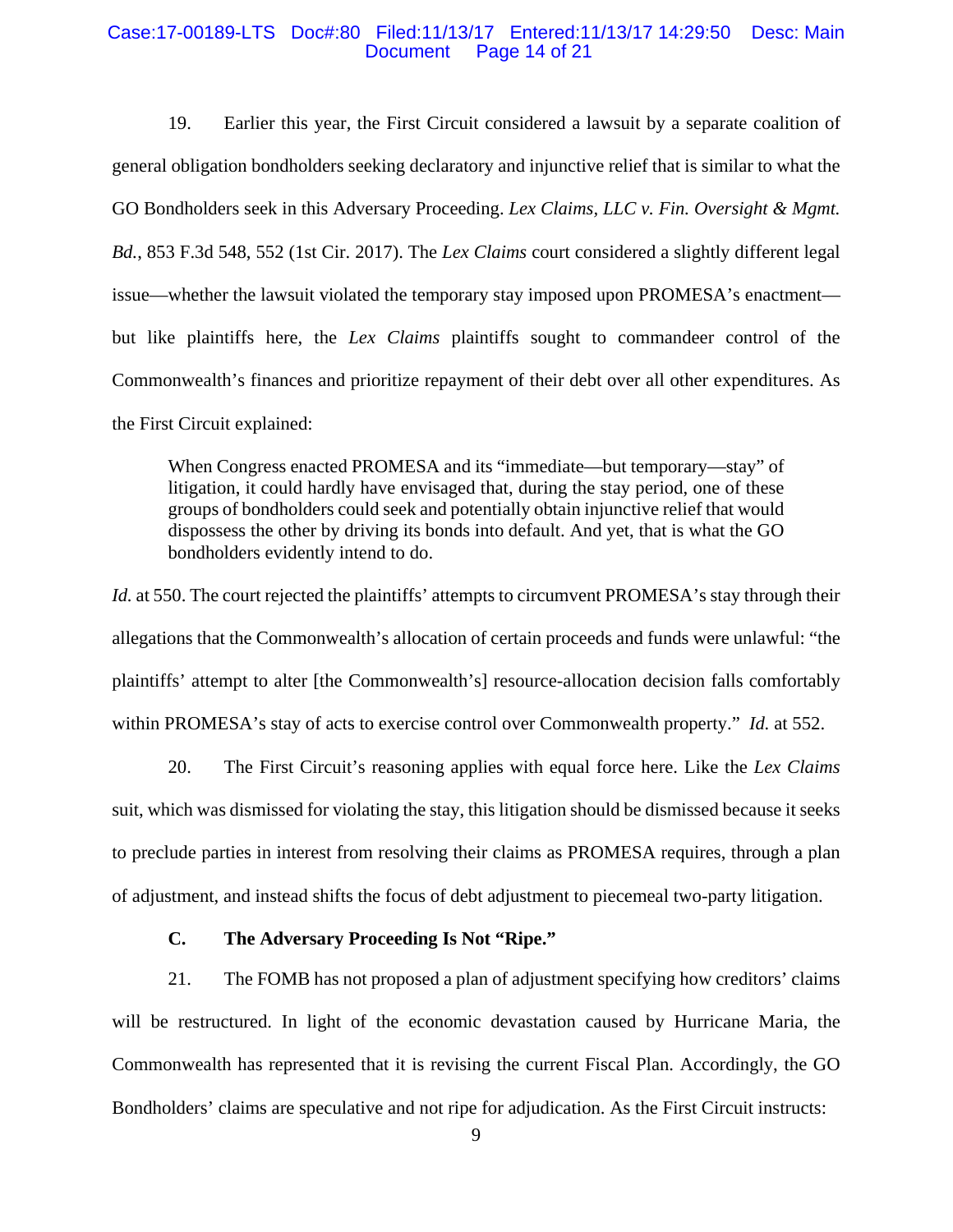#### Case:17-00189-LTS Doc#:80 Filed:11/13/17 Entered:11/13/17 14:29:50 Desc: Main Document Page 15 of 21

[The] ripeness doctrine seeks to prevent the adjudication of claims relating to contingent future events that may not occur as anticipated, or indeed may not occur at all. The facts alleged, under all the circumstances, [must] show that there is a substantial controversy, between parties having adverse legal interests, of sufficient immediacy and reality to warrant the issuance of the judicial relief sought.

*Reddy v. Foster*, 845 F.3d 493, 500 (1st Cir. 2017) (internal citations and quotations omitted) (granting a motion to dismiss under Rule  $12(b)(1)$ ).

22. Under analogous circumstances, courts in other Circuits have granted motions to dismiss on the basis that issues that may be addressed by a plan are not ripe for adjudication. *See Energy Future Holdings Corp.*, 531 B.R. 499; *Adelphia Commc'ns. Corp.*, 307 B.R. 432. In *Energy Future Holdings*, for example, the debtors filed an adversary proceeding to determine whether prepayment penalties and post-petition interest would be due under the terms of PIK notes that had been accelerated upon the bankruptcy filing. 531 B.R. at 501. The bankruptcy court dismissed the suit as not ripe. *Id.* It explained: "[t]he function of the ripeness doctrine is to prevent federal courts through avoidance of premature adjudication, from entangling themselves in abstract disagreements." *Id.*at 507 (internal citations and quotations omitted). The court dismissed the complaint because, as is the case here, there were "multiple contingencies that must be resolved prior to the determination," and the proposed plan that would substantively affect the PIK notes had not been solicited for vote or confirmed by the court. *Id.* at 510-11.

23. Similarly, in *Adelphia*, holders of subordinated bonds filed an adversary proceeding *before* a plan was on file asking for a declaratory judgment that senior bondholders' claims could not be impaired. 307 B.R. at 435–36. While the motion was pending, the debtors filed a plan that enforced subordination when making distributions of common stock in the reorganized company. In light of the pending plan, the court declined to rule on the request for a declaratory judgment, reasoning that if "such an argument [were] to carry the day, bankruptcy courts would be beset with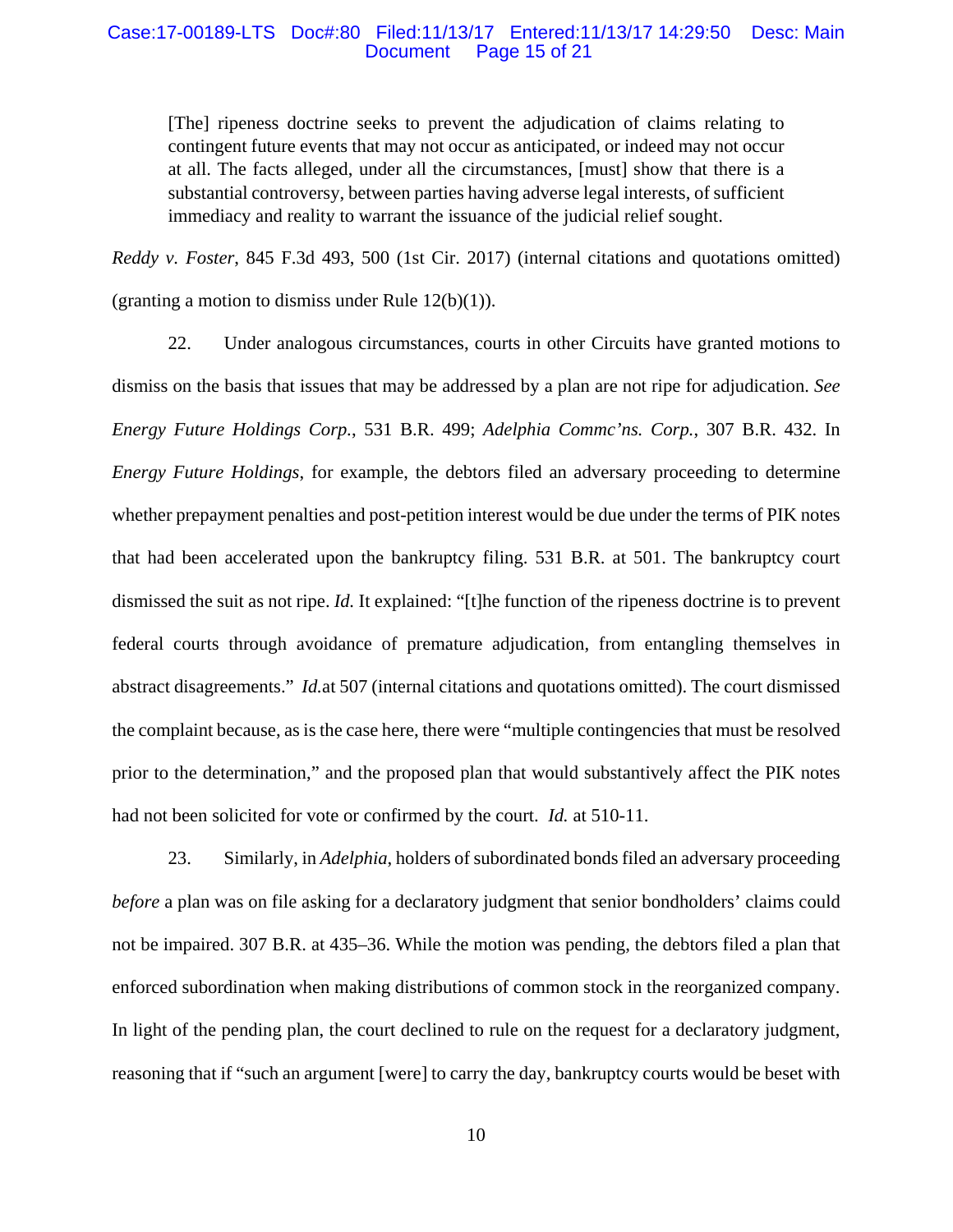#### Case:17-00189-LTS Doc#:80 Filed:11/13/17 Entered:11/13/17 14:29:50 Desc: Main Document Page 16 of 21

requests for numerous advisory opinions, many of which ultimately would have no practical application." *Id.* at 440–41.

24. The rationale underlying *Energy Future* and *Adelphia* applies here. The GO Bondholders premise their injury on the current draft of the Fiscal Plan, which can—and in light of Hurricane Maria, undoubtedly will—be modified, and not the plan of adjustment that will ultimately determine the treatment of the General Obligation Debt. (*See* Complaint ¶ 178.) The relief requested in this Adversary Proceeding, therefore, is speculative and advisory and would set a troubling precedent and invite duplicative and unnecessary litigation. Rather than adhere to PROMESA's collective framework for restructuring debt, Title III petitions would trigger a race to the courthouse, resulting in a morass of overlapping lawsuits by creditors seeking to vindicate their positions before any plan of adjustment is negotiated or confirmed. Particularly where, as here, claimants can only identify hypothetical or speculative injury based on anticipated treatment, dismissal is necessary to maintain an orderly, efficient, and just reorganization process.

25. Finally, the GO Bondholders suggest in their Complaint that the relief they seek has been routinely granted in analogous chapter 9 cases. (Complaint ¶ 67.) But none of the chapter 9 cases upon which the GO Bondholders rely support their position that the Court should decide this priority dispute outside of a collective plan process and in the context of a two-party adversary proceeding. In both *In re City of San Bernardino*, 499 B.R. 776, 789 (Bankr. C.D. Cal. 2013), and *In re City of Vallejo*, No. 08-26813-A-9, 2008 WL 4180008, at \*5 (Bankr. E.D. Cal. Sept. 5, 2008), the bankruptcy courts merely held that restricted funds would not be considered in determining the debtors' solvency and eligibility to file a chapter 9 bankruptcy. The courts did not determine the validity and priority of creditor claims or issue a ruling that would pre-ordain how payments would be made under a plan of adjustment. The GO Bondholders cite the debtor's disclosure statement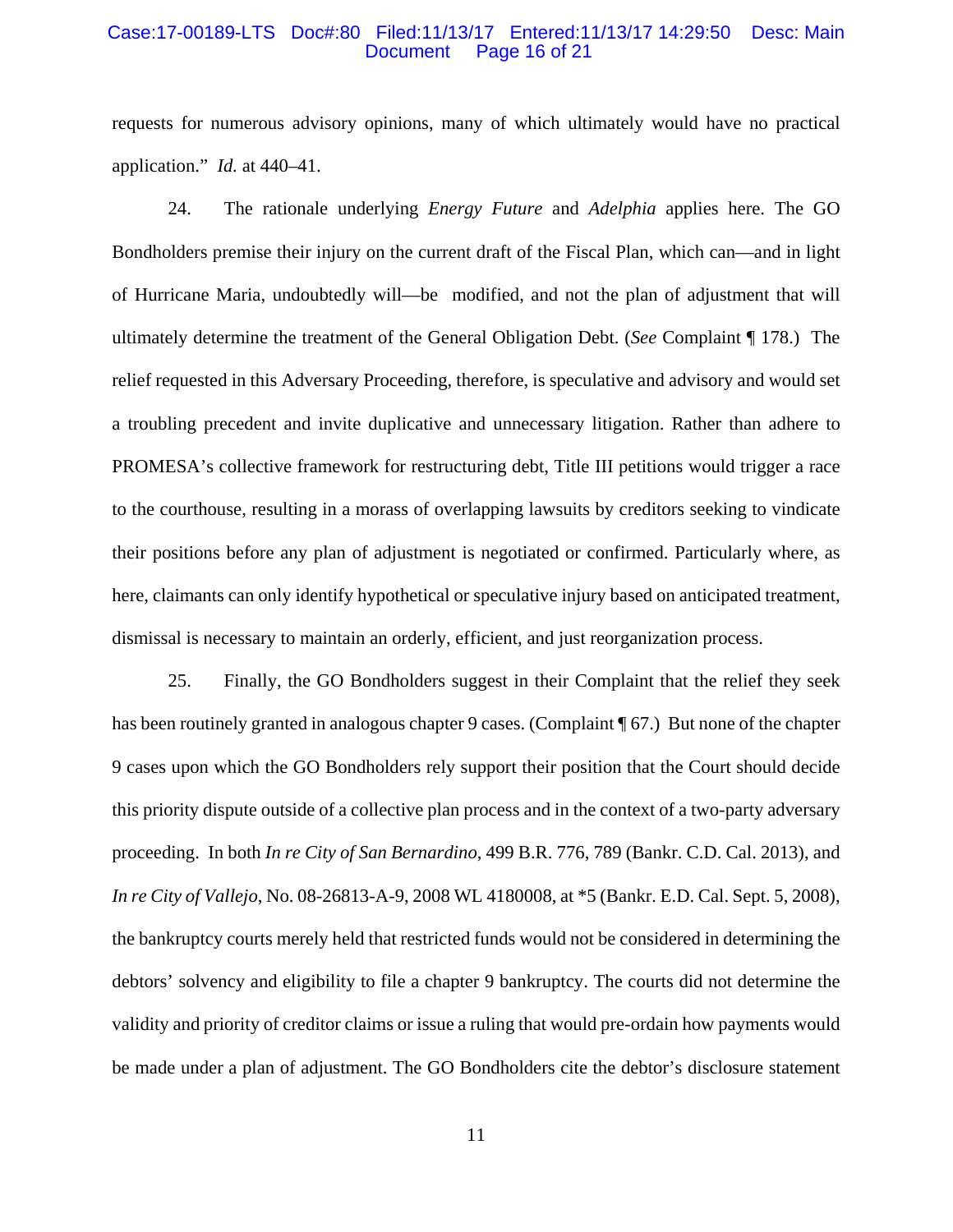#### Case:17-00189-LTS Doc#:80 Filed:11/13/17 Entered:11/13/17 14:29:50 Desc: Main Page 17 of 21

in *In re City of Stockton*, No. 12-32118, ECF No. 1215 (Bankr. E.D. Cal. Nov. 21, 2013), which simply indicates that the plan comports with relevant state law. *In re City of Detroit*, No. 13-53846, ECF No. 2521 at \*25-27 (SWR) (Bankr. E.D. Mich. Jan. 16, 2014), involved a challenge to the debtor's use of proceeds from post-petition financing—not a declaration made in the context of an adversary proceeding that a particular creditor would receive payment priority under a plan of adjustment. The single case the GO Bondholders identify involving an action to restrict the use of a debtor's revenues was filed four years after the debtor entered chapter 9, and even there, the court declined to make any findings regarding the status of the disputed funds under state law. *In re Sanitary & Imp. Dist. No. 7 of Lancaster Cty.*, 96 B.R. 967, 972 (Bankr. D. Neb. 1989).

26. Accordingly, this Court should dismiss the Complaint on the basis that it is not ripe.

#### **D. The Adversary Proceeding Is Procedurally Improper.**

27. Finally, this Court should dismiss the Complaint because the Adversary Proceeding is not a proper adversary proceeding under Federal Rule of Bankruptcy Procedure 7001. Bankruptcy Rule 7001 limits the relief a party can obtain in an adversary proceeding to ten exclusive categories. Fed. R. Bank. P. 7001. If a party in interest seeks relief that is not specified in one of these ten categories set forth in Rule 7001, it must seek relief through a contested matter under Federal Rule of Bankruptcy Procedure 9014. That is particularly true when the point of the complaint, like the Complaint here, is to establish a claim in a particular priority. It is wellestablished that the only means by which a creditor may seek recovery against a bankruptcy estate based on a pre-petition unsecured claim is by filing a proof of claim in the debtor's bankruptcy case. "[T]he filing of a proof of claim is a necessary condition to the allowance of an unsecured or priority claim...." *N.L.R.B. v. Bildisco & Bildisco*, 465 U.S. 513, 529 n.10 (1984).

28. The requirement that a proof of claim is the sole means by which a creditor may assert an unsecured claim exists because the formal proof of claim process is the only way in which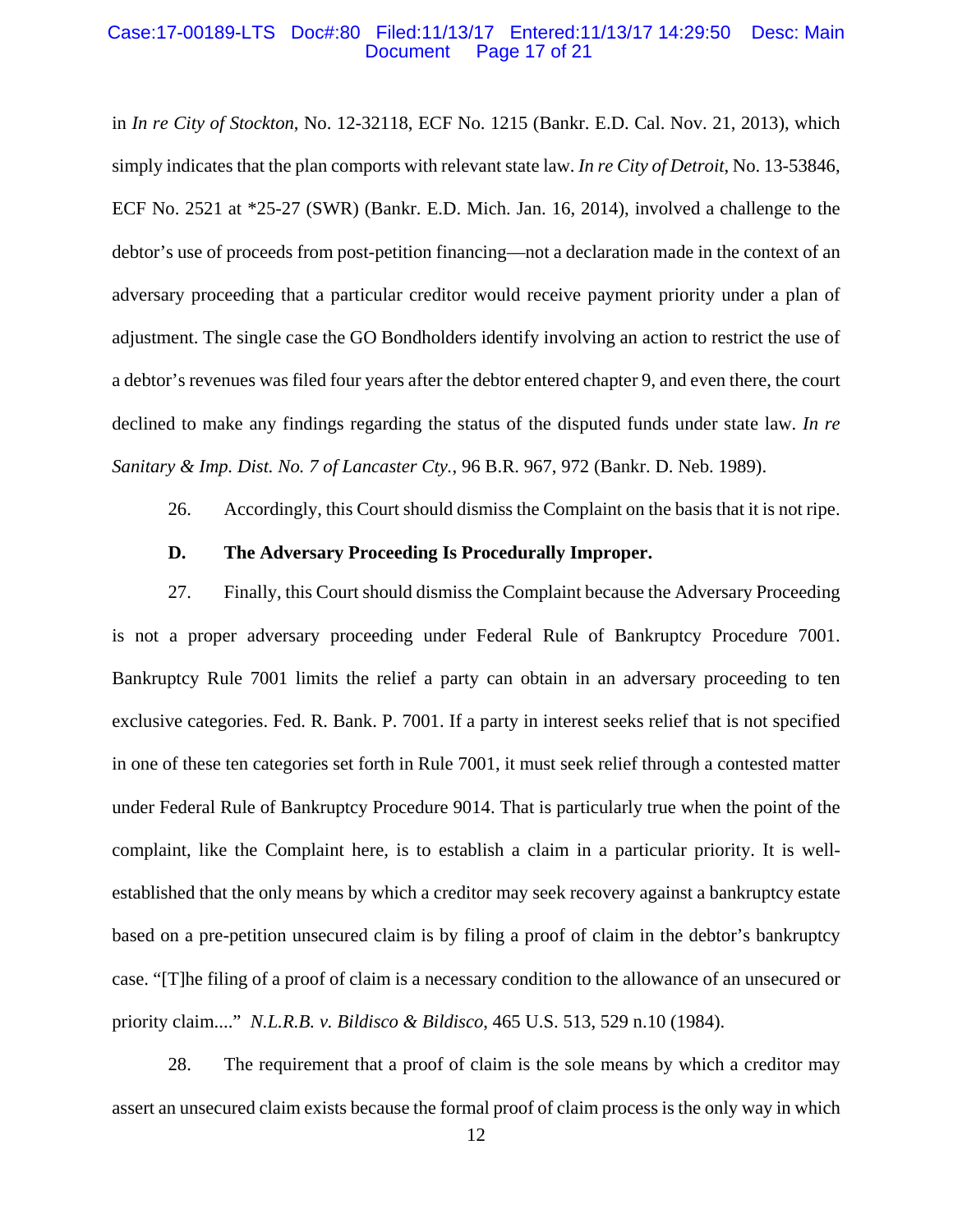#### Case:17-00189-LTS Doc#:80 Filed:11/13/17 Entered:11/13/17 14:29:50 Desc: Main Document Page 18 of 21

a bankruptcy estate can efficiently and practically deal with the claims asserted against an estate. As a bankruptcy court explained in *In re Crutchfield*, "[t]he fundamental purpose of the claims allowance process and the various rules for filing proofs of claim and allocating burdens of proof is to provide a fair and inexpensive procedure for the proper determination of claims on the merits." 492 B.R. 60, 68 (Bankr. M.D. Ga. 2013) (internal quotations omitted). Otherwise, debtors, their estates, and bankruptcy courts would be paralyzed by untold numbers of adversary proceedings corresponding to each individual creditor's claim. *Accord Welt v. Conston Corp. (In re Conston, Inc.)*, 181 B.R. 175, 176 (Bankr. D. Del. 1995) (adversary proceeding cannot be used "as a substitute for a proof of claim"); *Dade Cty. Sch. Dist. v. John-Manville Corp. (In re Johns-Manville Corp.)*, 53 B.R. 346, 354 (Bankr. S.D.N.Y. 1985) ("[T]he only appropriate way to assert a claim against a debtor's estate is through the timely filing of a properly executed proof of claim").

29. The Complaint alleges that the Adversary Proceeding is filed pursuant to Rule 7001(2) (a proceeding to determine the validity, priority, or extent of a lien or other interest in property) and Rule 7001(9) (a proceeding to obtain a declaratory judgment). (Complaint ¶ 20.) The GO Bondholders contend that the General Obligation Debt is "secured" by a "first claim and lien" on all of the Commonwealth's "available resources" pursuant to the Commonwealth Constitution, and thus, that the GO Bondholders are entitled to a "first claim and lien on all available resources" of the Commonwealth. (Compl. ¶¶ 2, 25, 28, 39, 68.) But conspicuously absent from the Complaint is any evidence that the GO Bondholders' claims are anything more than general, unsecured claims—the GO Bondholders do not allege the existence of any security agreements, financing statements, or recorded liens that support their contention that they are "secured" or any statutory or constitutional language that grants a lien on any property to secure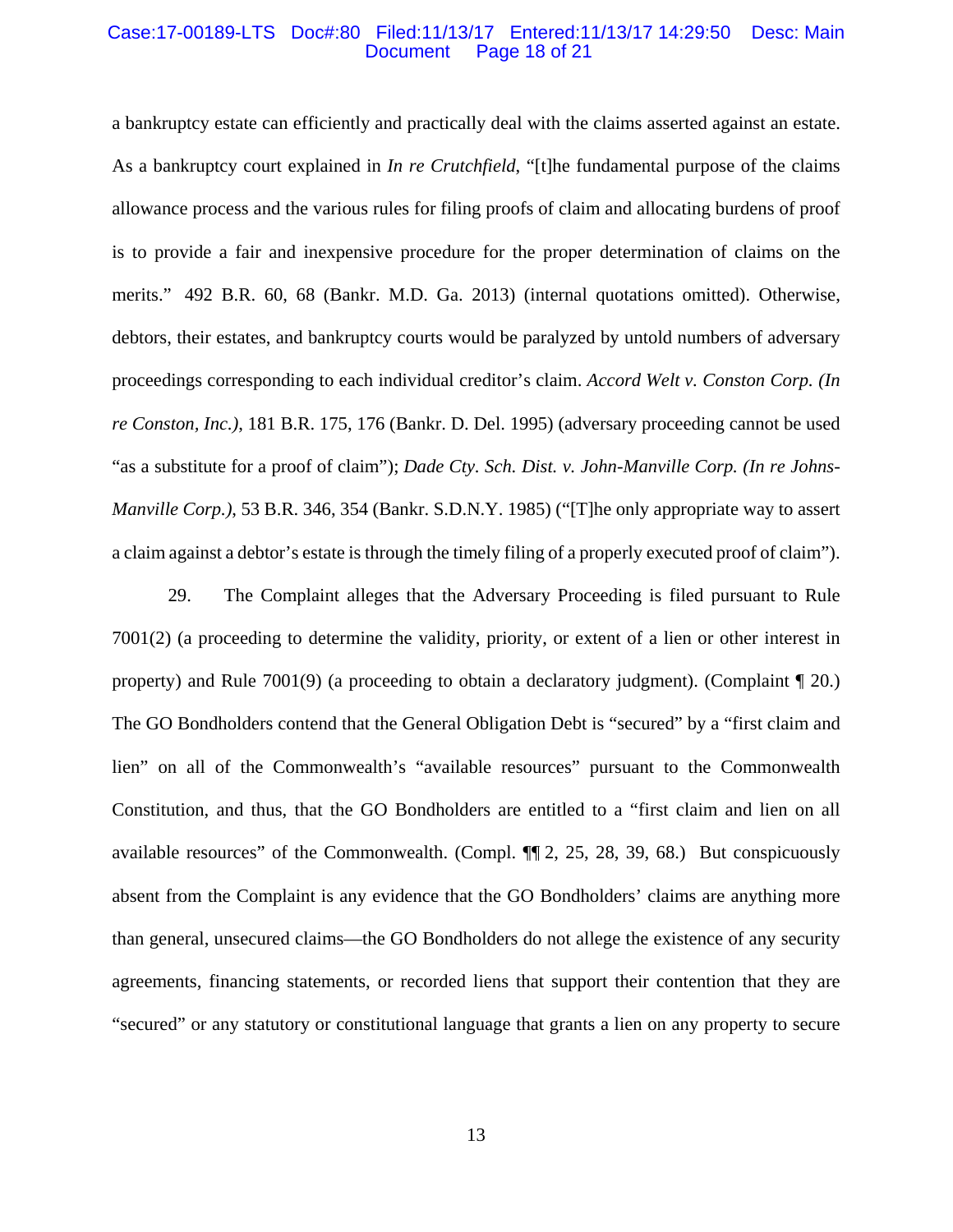#### Case:17-00189-LTS Doc#:80 Filed:11/13/17 Entered:11/13/17 14:29:50 Desc: Main Page 19 of 21

the General Obligation Debt. Thus, the Complaint as drafted does not satisfy the plausibility standard of pleading established in *Bell Atlantic Corp. v. Twombly*, 550 U.S. 544, 570 (2007).

30. The GO Bondholders' suggestion that the Commonwealth's pledge of its full faith and credit and Puerto Rico's Constitution somehow create a security interest also is mistaken. (*See, e.g.*, Compl. ¶¶ 27, 28, 33, 38.) A contractual priority is not the same as possessing collateral. As the court explained in *Flushing National Bank v. Municipal Assistance Corp. for City of New York*, 40 N.Y.2d 731, 735 (1976), "[t]he effect of such pledge of 'full faith and credit' is not to create a general or special lien or charge upon the unspecified revenues, moneys or income of the obligor not therein specifically obligated to the payment of such bonds, but is to acknowledge an indebtedness for the amount of money received as a consideration for the bonds." *Id*. Therefore, these provisions do not confer upon the GO Bondholders a security interest in the Commonwealth's assets and are insufficient to create a property interest sufficient to bring an adversary proceeding before this Court. For these reasons and those advanced by the FOMB, the GO Bondholders possess only general unsecured claims.

31. Rule 7001 does not permit unsecured creditors, like the GO Bondholders, to litigate their claims in an adversary proceeding (*see, e.g.*, *Crutchfield*, 492 B.R. at 68; *Welt*, 181 B.R. at 176; *Johns-Manville*, 53 B.R. at 354); the Complaint should be dismissed as improper.

#### П. **Alternatively, The Court Should Stay The Adversary Proceeding.**

32. "[F]ederal district courts possess the inherent power to stay pending litigation." *Marquis v. FDIC*, 965 F.2d 1148, 1154 (1st Cir. 1992). If the Court does not dismiss the Adversary Proceeding, it should stay litigation on the Complaint, pursuant to section 105 of the Bankruptcy Code and this Court's inherent power, pending consideration and resolution of the Commonwealth's plan of adjustment. *See In re Baldwin-United Corp. Litig.*, 765 F.2d 343, 348 (2d Cir. 1985) (recognizing authority of bankruptcy court to enjoin litigation in a complex chapter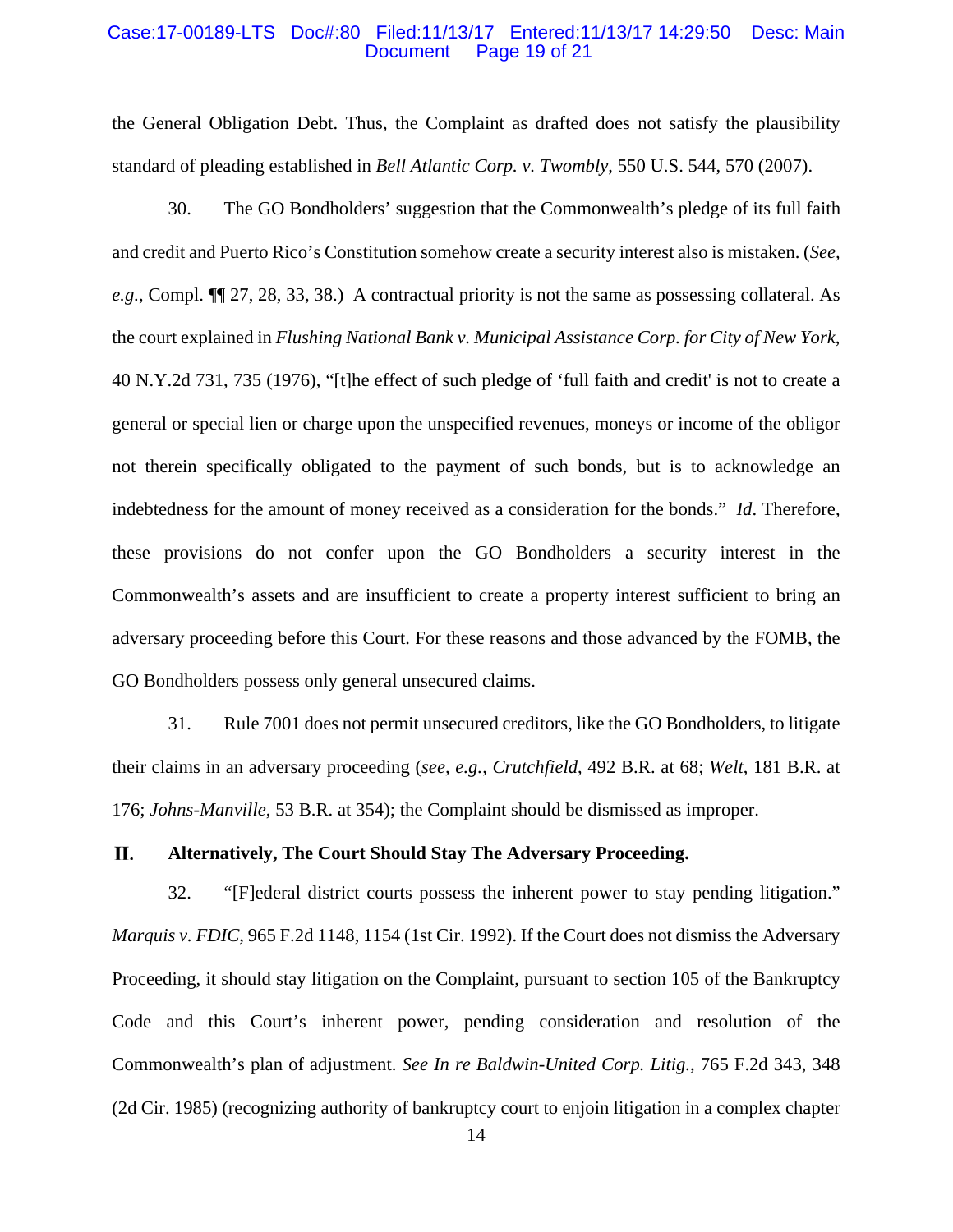#### Case:17-00189-LTS Doc#:80 Filed:11/13/17 Entered:11/13/17 14:29:50 Desc: Main Document Page 20 of 21

11 case); *see also Landis v. N. Am. Co.*, 299 U.S. 248, 254–55 (1936); *Kan. City S. Ry. Co. v. U.S.*, 282 U.S. 760, 763–64 (1931). Prior to imposing a stay, a court must ensure that (1) the stay is supported by good cause, (2) the stay is "reasonable in duration," and (3) "competing equities are weighed and balanced." *Marquis*, 965 F.2d at 1155; *Ainsworth Aristocrat Int'l Pty. Ltd. v. Tourism Co. of P.R.*, 818 F.2d 1034, 1039 (1st Cir. 1987). These criteria are fully satisfied in this case.

33. *First,* good cause exists to stay this litigation. As set forth above, this litigation attempts to adjudicate the Commonwealth's adjustment of debts prior to the Court's consideration of the FOMB's plan of adjustment, forcing the Court to consider overlapping issues in a piecemeal fashion and contrary to the plain language of PROMESA. To the extent any of the claims raised in the Complaint are not disposed of in connection with the plan of adjustment, the Court should stay consideration of such claims until disputes about priority and security are resolved.

34. *Second*, the stay is reasonable in duration and is not open-ended. The proposed stay would remain in effect until this Court considers the plan of adjustment. Section 312(b) of PROMESA requires the FOMB to propose such a plan within a time period set by the Court.

35. *Third*, the equities weigh strongly in favor of staying this litigation. The GO Bondholders will experience no harm as a result of the stay. The GO Bondholders' allegations regarding their purported "liens" on Commonwealth funds or priority in repayment of Commonwealth obligations will be properly addressed when this Court considers the Commonwealth's plan. But if this Court were to allow the Complaint to go forward, the interests of all other creditors of the Commonwealth would be prejudiced by their lack of the ability to participate in fully in this adversary proceeding.

WHEREFORE, the Retiree Committee respectfully requests that the Court enter an order dismissing the Complaint or, in the alternative, staying the Complaint.